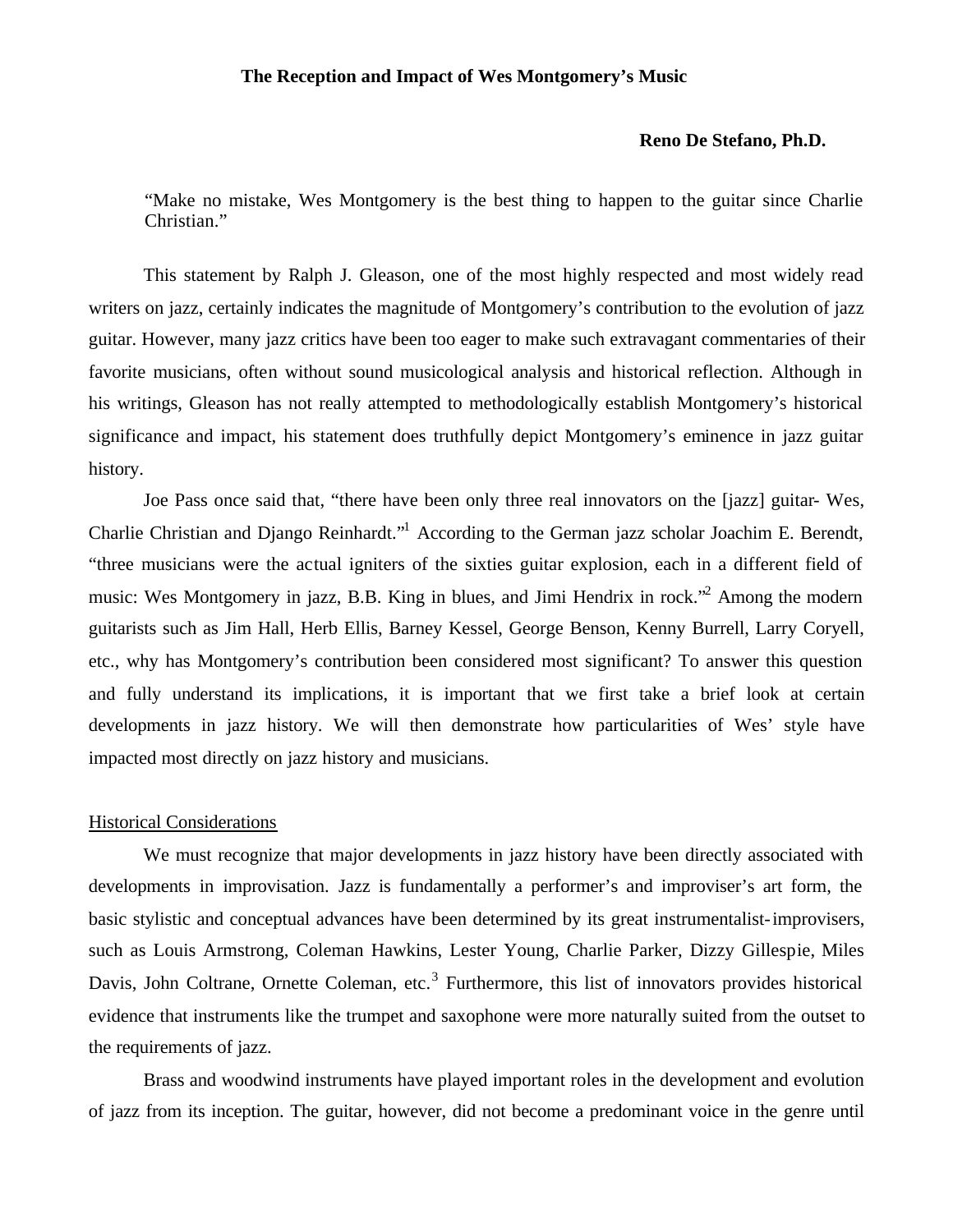the development of jazz-rock in the late 1960's and early  $1970$ 's.<sup>4</sup> Guitarists have had to strive for decades to attune the characteristics of jazz music with their instrument's lack of volume, its unique timbre, and demanding technique. Guitarist Pat Martino made similar comments about the guitar in jazz.

By listening to jazz guitarists, you cannot follow the forefront of the jazz scene. The horns are usually the leaders, and by the time a guitarist gets his chops together to do what the horns are doing, there is something else new. Guitar is always in the shadow.<sup>5</sup>

With the advent of the electric guitar, the instrument was no longer limited by a lack of volume. Nevertheless, it continued to be less responsive than wind instruments because of its staccato attack. On wind instruments tones can be sustained almost indefinitely while sounds produced on the guitar decay very quickly.

In the early days of jazz the guitar superseded the banjo, and was strictly used for accompaniment. Its bright tone had a cutting capacity that enabled the instrument to be sensed and felt, contributing most effectively as a member of the rhythm section. The guitar was immediately accepted as a rhythm instrument, however, its development as a solo instrument was painstakingly slow. Many excellent guitarists emerged and proved that fluid single-line solos similar to those played on wind instruments, could also be played on the guitar. During the late twenties there was Eddie Lang, Lonnie Johnson, and in the mid-1930's, Django Reinhardt, George Van Eps, Eddie Durham, George Barnes, etc. However, it was only when Charlie Christian aroused attention as a member of Benny Goodman's popular groups in the late 1930's, that the electric guitar made a significant impact as a solo instrument.<sup>6</sup> He essentially single-handedly revolutionized guitar playing and charted new territory in terms of technique, harmony, melody, and sound: $<sup>7</sup>$ </sup>

Technically, he played his instrument with a virtuosity that seemed incredible to his contemporaries. The electric guitar in his hands became a "horn" comparable to the tenor sax of Lester Young. His playing has been described as "reed style;" he played with the expressiveness of a saxophone. Harmonically, Christian was the first to base his improvisations not on the harmonies of the theme but on passing chords that he placed between the basic harmonies. Melodically, Christian smoothed out the tinny staccato that almost all guitarists prior to him had employed into interconnected lines that radiated some of the atmosphere of Lester Young's phrases. Not surprisingly, Christian had played tenor sax before becoming a guitarist.<sup>8</sup>

Berendt's keen observation of Chritian's style clearly exhibits what a powerful role the horn had within the jazz tradition. Christian's impact was noteworthy and significant because he had successfully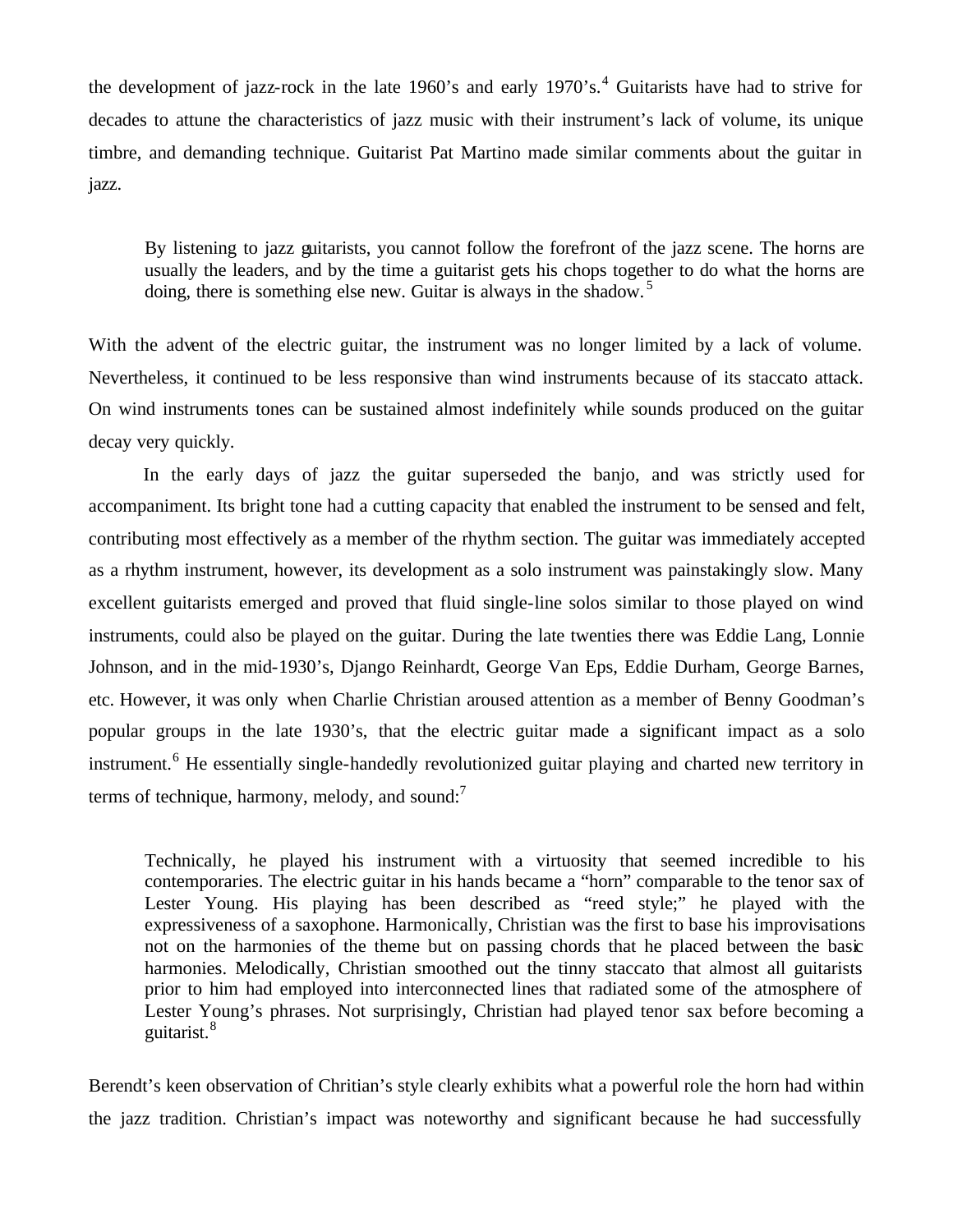assimilated basic horn-like idiosyncracies and transferred them onto the guitar. There are many instances in the history of jazz where instrumentalists have assiduously forged new grounds by imitating horn players, and adopting their innovative improvisational approaches. But Christian was the first guitarist to do this comprehensively. Gunther Schuller also makes similar observations about Christian's style: "The novelty of Christian's playing lay in the use of what was to all intents and purposes a "new" instrument, a new "sound," which suddenly had broken into the frontline of melody instruments."<sup>9</sup> Christian had a tone that was very much his own, avoiding any suggestion of the accepted "guitar twanginess."<sup>10</sup> Unlike previous guitarists, he played solos with an engaging overall smoothness and dexterity, using longer phrases starting and finishing in unusual places. His playing was deeply rooted in the blues and pointed towards the road to the modern bop style that was to emerge in the early  $1940$ 's.<sup>11</sup> Christian was a primary influence on Wes Montgomery and it was his pioneering hornlike approach to the instrument that first attracted the young Wes. There were many excellent guitarists after Christian who developed sophisticated techniques and musical concepts. However, it was quite obvious that the voluminous and richly expressive sound projected by horn players was far from being replicated by jazz guitarists. The guitar's tone could not as effectively cut through the intense interaction of a buoyant and dynamic bop rhythm section.

Guitarists in the 1950's adopted a warm and clean tone, and transferred to the guitar the ideas of innovative wind players such as Charlie Parker, Dizzy Gillespie, and later, Miles Davis and John Coltrane.<sup>12</sup> However, until the arrival of Wes Montgomery, guitarists could not attain the same level of dramatic effectiveness and solo intensity that horn players such as Davis and Coltrane were known for. This brief historical analysis brings us to ask several fundamental questions. What was the essence of Wes Montgomery's contribution to the jazz guitar, and what impact did he have? Why is he considered "the best thing to happen to the guitar since Charlie Christian"?

### Extending The Potential of Jazz Guitar

Wes Montgomery basicly extended the potential of jazz guitar playing and the norm was never the same after him. $^{13}$  He had recognized and accepted the instrument's subdued tone, unique timbre, and sound limitation. Nonetheless, he ingeniously integrated other dramatic devices and stunning techniques into his performances to produce one of the most exciting guitar styles in the history of jazz. Bill Shoemaker is one of the few critics to fully acknowledge Wes' monumental impact on jazz guitar:

Wes Montgomery did for the guitar what Louis Armstrong and Charlie Parker did for their respective instruments- that is, he established a standard of creative excellence that remains unchallenged on its own terms, a standard that can be referred to as it is circumvented.<sup>14</sup>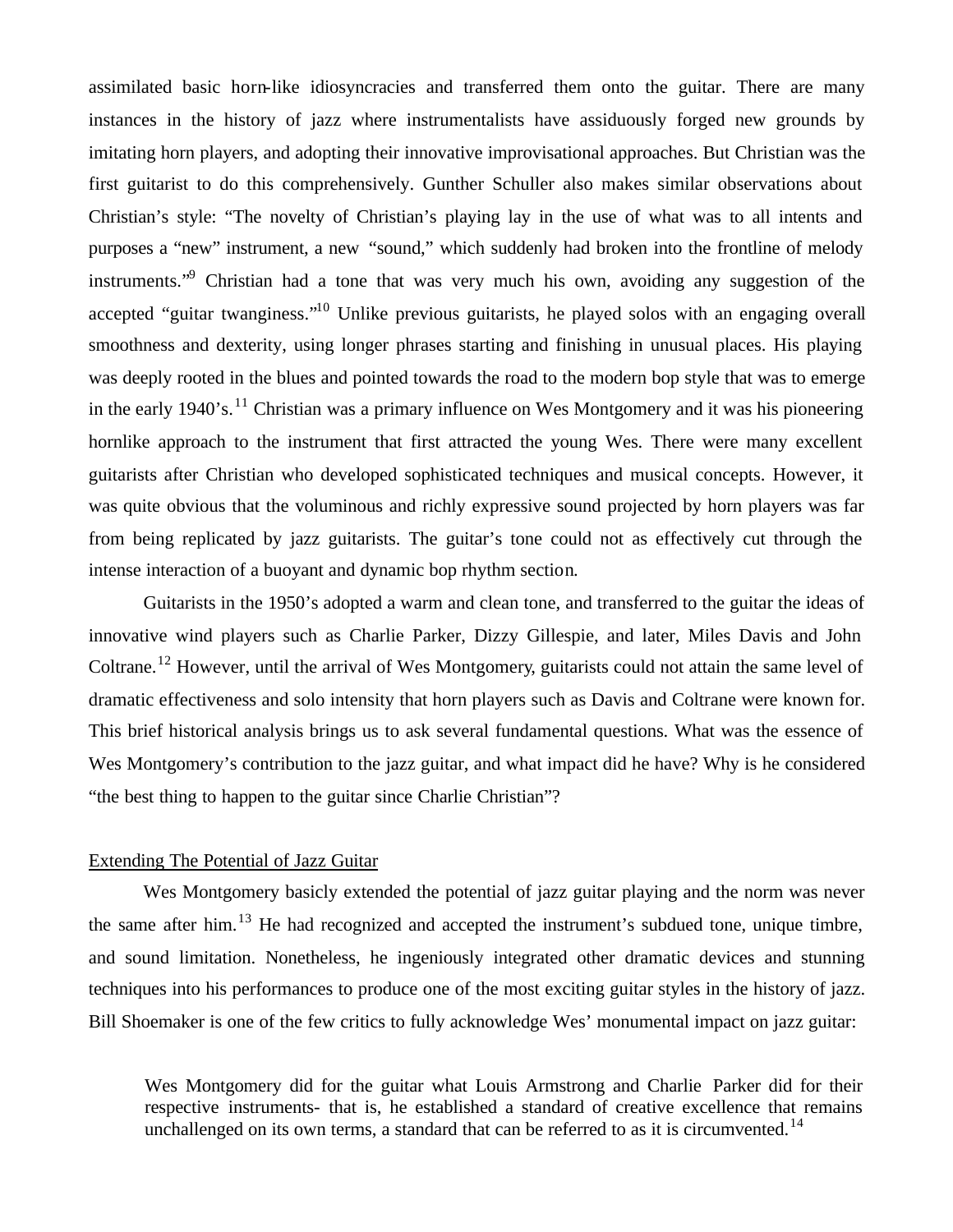His unorthodox thumb technique, his previously-unheard-of octaves played at lightning speed, as well as his unusual approach to the fingerboard, all suggest that Wes' primary concern was to play exciting jazz, and guitar was simply the medium he chose:

Throughout his stay at Ronnie Scott's Wes played the language of pure jazz. Guitar clichés were absent from his playing for the simple reason that, as wonderfully as he exploits the guitar- more than anyone else to that- he is not a guitarist, strictly speaking. His prime motivation is that of playing jazz and he chose to apply it from the guitar- unhampered by any notions of the guitar acquired from study or through the ministrations of a teacher. It is perhaps his music-making that is the most remarkable of his facets. So powerful is the creative urge that he thrusts past technical barriers as though they do not exist. The guitar is simply the medium for the music. $15$ 

Similar comments were made when Montgomery met with a group of guitarists in Europe to discuss his playing. The concluding remark was that he was not strictly a guitar player, but a musician who used the guitar.<sup>16</sup> It was Montgomery's innate desire to express the sounds he heard in his mind that moved him to expand the musical possibilities of the guitar. Single-line melodies, octaves, and chords all had equal improvisational applicability for Wes. He used these instrumental techniques in such a way as to increase dynamics, textural density, rhythmic density, and sound mass.

Up until this point in time, guitarists had mastered and integrated the new bop vocabulary in their performances, but their playing remained essentially restrained and undaring. They were not adept at effectively generating tension and resolution through the manipulation of dynamics, textural, and rhythmic density. Moreover, they had not yet fully explored the sound capacity of the guitar. Montgomery on the other hand, used his phenomenal three-tier technique to increase dramatic effectiveness and extend the sound potential of the instrument. Jazz scholar Lewis Porter also recognized that "In his sincere, unsensational way, he expanded the resources of jazz guitar, and his influence has been acknowledged by many later guitarists, including George Benson and Pat Martino."<sup>17</sup> Furthermore, it seems that Montgomery had contributed the last technical and sonoric advancements to jazz guitar during a timely and propitious period just before the advent and impact of rock. Jazz critic Leonard Feather indicates that

Montgomery's death roughly coincided with the guitar revolution that saw his instrument take on many new functions......Many of these developments were due to the impact of rock, for it was rock musicians who enabled the guitar to surpass the piano as the most played, most purchased instrument in contemporary society.<sup>18</sup>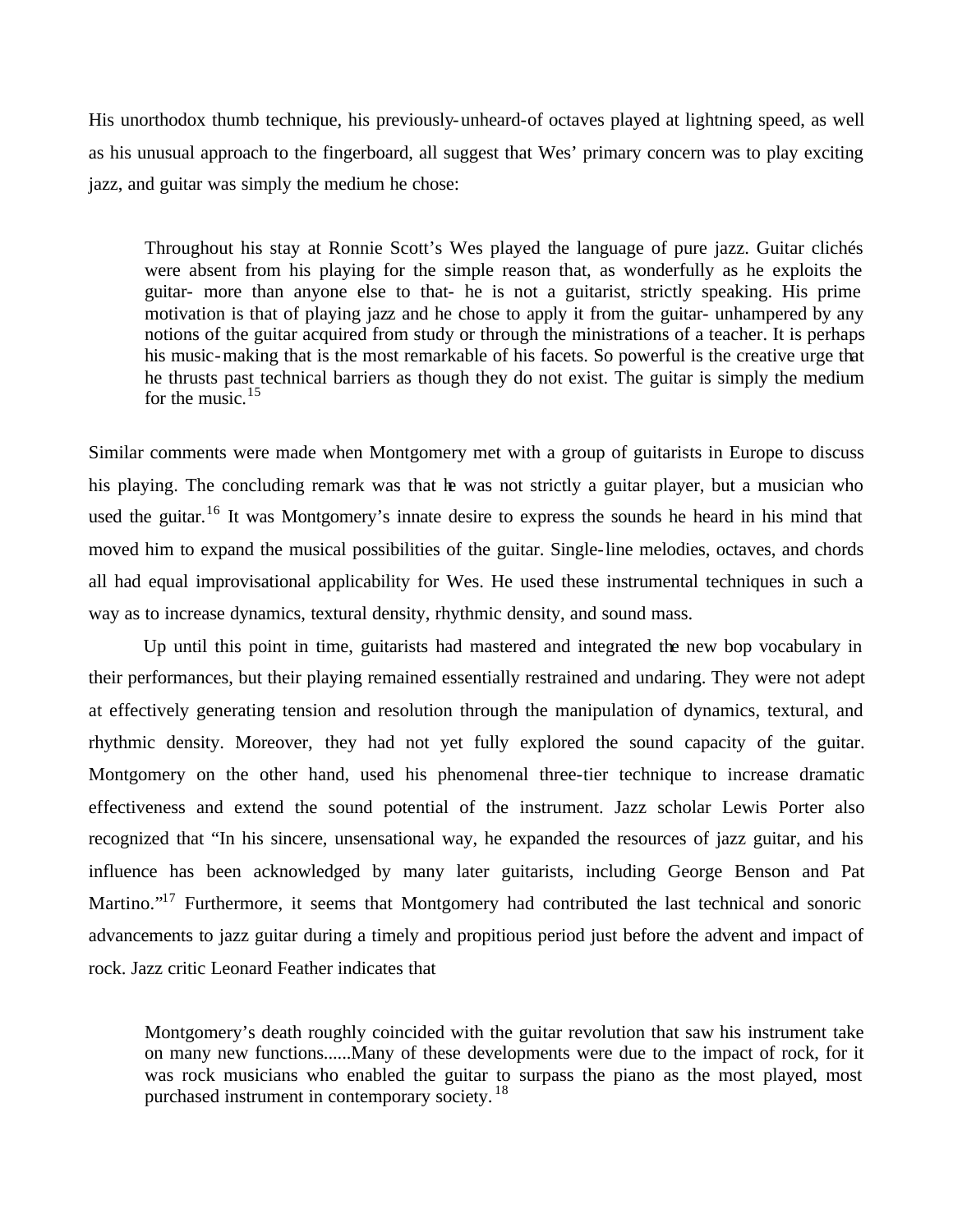Wes Montgomery, like other mainstream guitarists, did not utilize the electronic gadgetry (fuzz, distortion, overdrive) that was to revolutionize the function and sound of the instrument for the next three decades. He is considered a major innovator because he extended the instrumental possibilities within the realm of the mainstream tradition, without "artificial" alteration of the standard amplified guitar sound.

### Recording Advancements

We must acknowledge that the reception and impact of Montgomery's style, as well as his broadening of jazz guitar's potential, would not have been as significant if technological progress in the recording techniques had not transpired. In 1948, while Wes was performing with Lionel Hampton, Columbia introduced the microgroove discs at about the same period that magnetic tape was being distributed for the first time: $19$ 

The combination meant, quite obviously, that longer performances could be recorded than ever before, and that those performances could be issued as played. The impact in the fifties on jazz was enormous. For the first time, musicians found that they could stretch out on recordings. Immediately, recorded jazz became closer to what musicians were playing in clubs. Sometimes what was played in clubs was recorded: Magnetic tape meant that it was feasible to record live sets wherever the music was played. $20$ 

This technological development undoubtedly enabled Montgomery's improvisational style to impact forcefully on jazz and to be appreciated fully. As mentioned earlier, one of Wes' most significant contribution was that he extended the potential of jazz guitar playing through his three-tier approach to improvisation. This approach- based on the systematic and structured intensification of choruses, or sections of choruses- required that he be alloted a reasonable number of choruses and adequate solo time to fully develop his improvisations. His most impressive solos (*West Coast Blues* - 7:20, *Four on Six* - 6:10, *Blue n' Boogie* - 9:31, etc.) comprise often more than seven choruses and run over six minutes. It is unlikely that the quintessence of his style could have been faithfully captured and appreciated had the microgroove discs and magnetic tape not been developed.

### Reception: International Recognition and Awards

Wes' rise to fame and international acclaim occurred shortly after his first recordings on Riverside in 1959. During the next nine years his impact was not only evidenced by the numerous awards he received, but also by the fact that he won so much recognition in print. He was voted *Down Beat's* New Star Guitarist of 1960, and had won the Established Talent category on his instrument for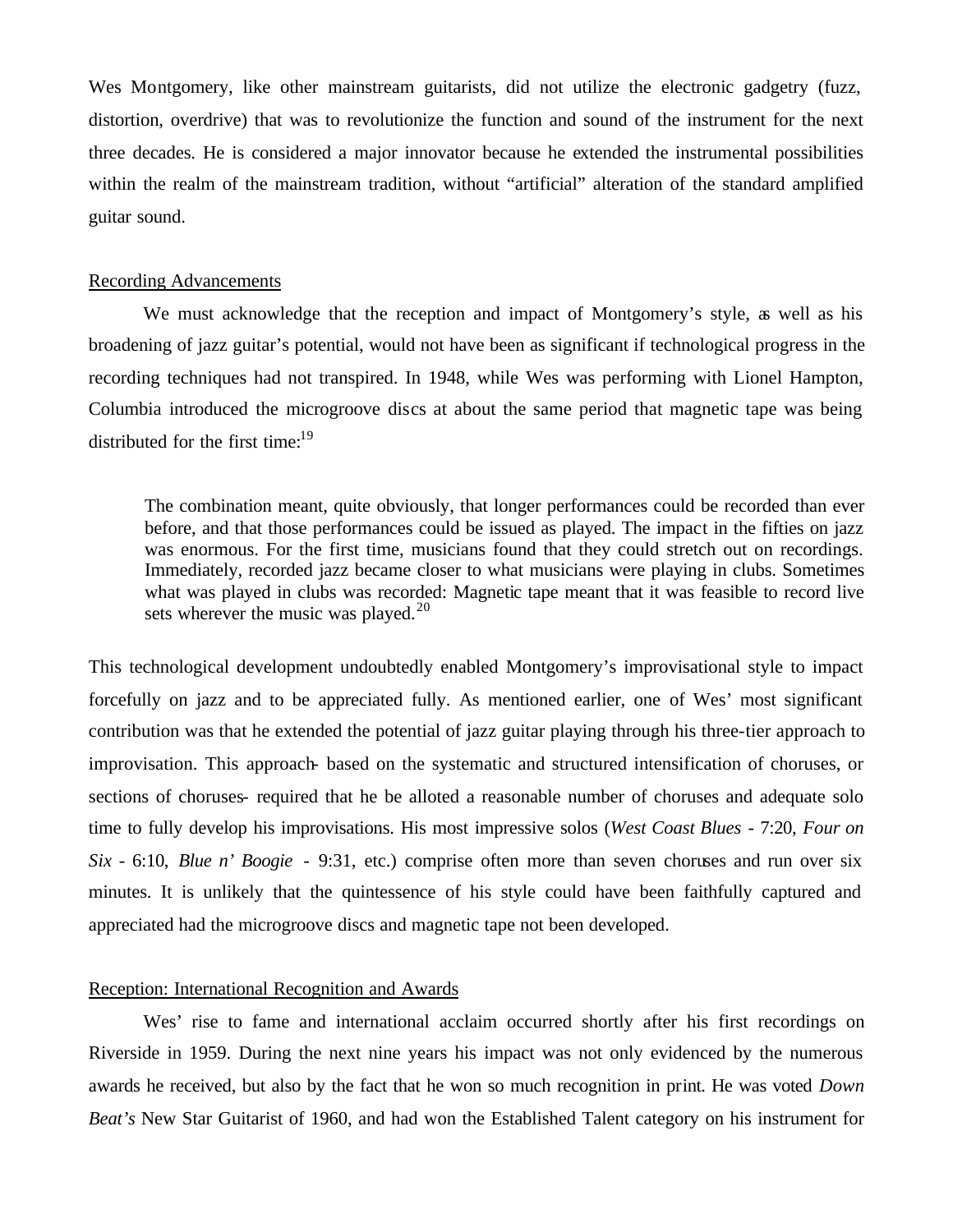five of the following seven years. He had also been voted the *Playboy* poll's all-star guitarist for six consecutive years.<sup>21</sup> At a midwestern jazz festival where he was the feature attraction, Montgomery received front-page coverage- complete with picture in the Kansas City (Mo.) *Times*. <sup>22</sup> Both *Newsweek* and *Time* magazines had done profiles of Montgomery and he was the recipient of *Record World* magazine's award as "1967 Jazz Man of the Year."<sup>23</sup> He also received *Billboards* magazine's award for all-time first place LP on its charts (*Goin' Out of My Head* ), and the NARAS *Grammy* award for "Best Instrumental Jazz Performance of 1967" (also *for Goin' Out...*).<sup>24</sup> After his recording of *The Incredible Jazz Guitar* album until the time of his death in 1968, Wes was considered "the American Guitarist." "When Wes came on the scene," Ralph Gleason said, "he was so innovative and so powerful that he just swept the other guys away into the studios. $^{25}$ 

#### Montgomery's Sonoric Individualism

Throughout its development and rapid evolution, jazz music has always been based on the "free unfettered expression of the individual.<sup>"26</sup> Jazz musicologists consider this to be one of the most radical and most important aspect of the idiom. The way jazz musicians play their instruments with particular regard to the personal aspect of sonority, timbre, and tone color, is a major concern for the performer, historian, and scholar:

...except for the swing or rhythmic characteristics of jazz performance, the highly individualized sonority aspects of jazz- the sounds of jazz, as musicians simply call it- are its most obviously distinguishing and memorable surface features. In fact, it could be successfully argued that in jazz the individualization of timbre is more sharply defined than that of rhythm and swing.  $27$ 

It is not necessary for a jazz musician to conform to a commonly accepted notion of sound. His criteria for sound are based on expressivity, emotion, and individuality. <sup>28</sup> This is the reason why the jazz connoisseur is able to recognize, after a relatively few measures of music, who the performer is. Accordingly, "the self of the musician is clearly reflected, in the most immediate and direct fashion, in the nonstandardized sound of the great jazz improvisers."<sup>29</sup> This "sonoric individualism" as Schuller calls it, becomes quite apparent even when we listen to great improvisers on a single instrument like the tenor saxophone. Listening to Coleman Hawkins' solo on "*Body and Soul"* (1939), Ben Webster on Ellington's *"Cottontail"* (1940), Lester Young on *"Dickie's Dream"* (1939), Charlie Parker on *"Hallelujah"* (1944), Sonny Rollins on *"Blue 7"* (1957), John Coltrane on *"Alabama"* (1963), and Ornette Coleman on *"Lonely Woman"* (1960), provides us with an historically "dazzling kaleidoscopic variety of sounds, textures, and uses of vibrato. $\cdot^{30}$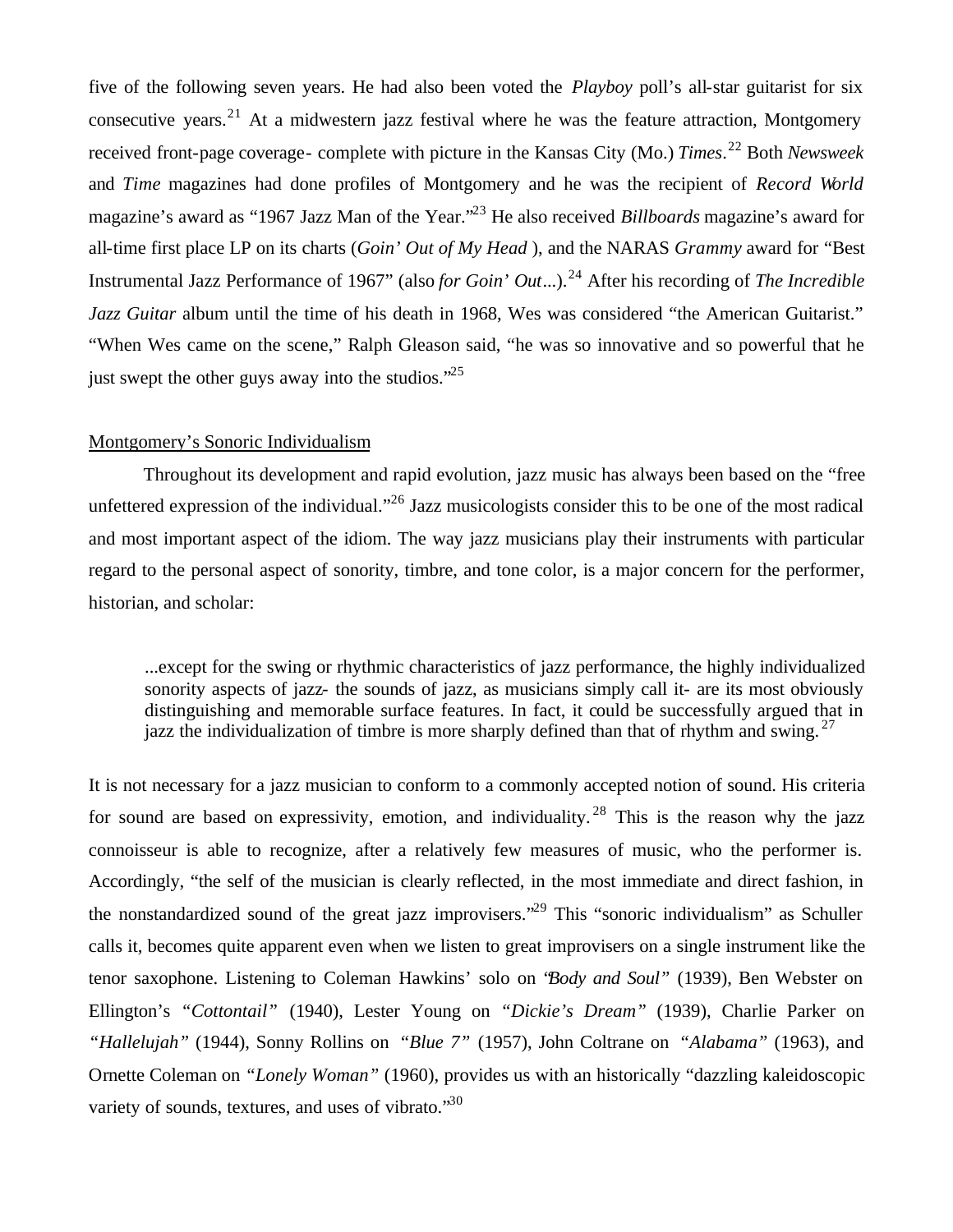Montgomery's reception and impact in jazz history was very significant in part because of the high degree of sonoric individuality and distinctiveness he had attained. Renowned French guitarist Christian Escoudé, considers Montgomery to be one of the greatest jazz guitar legends because, not unlike his predecessors Django Reinhardt, Charlie Christian, and Jimmy Raney, he devised a new way of playing.<sup>31</sup> His style differs significantly from theirs in that he conceived an original technique and unprecedented sound: "What is striking in Wes' solos, is his sound. This is what distinguishes him from all other guitarists."<sup>32</sup> Bill Quinn attests that much of Montgomery's success stems from traceable sources, such as the fact that he came along at what Wes calls "the right time" for his sound.<sup>33</sup> This is entirely demonstrated in the fact that when Quinn conducted this interview in 1968, there were already several television commercials using the "dulcet octave guitar sound so pointedly reminiscent of The Thumb," but only one was actually Montgomery's- the rest were guitarists simulating his sound. Fellow guitarist Louis Stewart comments on the impact of Montgomery's unique sound:

Once Wes came by and we jammed for about four hours, and we were very impressed with Wes, who was really playing then. I've heard guys get deeper into the instrument than he did, but he had the sound and nobody was as successful with the instrument as he. He made it easier for me and a whole lot of other cats; he opened the door.<sup>34</sup>

No other guitarist in jazz history had played with the thumb and achieved the warmness, fullness, and roundness of tone that Wes had. The trenchant and dynamic tone he produced with his astonishing octave technique further accented his sonoric individuality and literally altered guitar players' perception of what could be done with this instrument. His unprecedented octave phrasing remains one of the most original and enduring contribution to the jazz guitar.<sup>35</sup> He also transferred onto the guitar the use of block chords that pianists before him had successfully used in their improvisations, making his sound one of the most incredibly distinctive in the history of jazz. Orrin Keepnews states that

while octaves became a signature for him it's often overlooked that he was one of the pioneers of block chords, a pianistic kind of approach to the guitar. I don't know of anyone who played chords in their solos to that extent, so well, and so musically. In my book that is one of his greatest contributions to guitar playing.<sup>36</sup>

## Wes and The Horns

Wes not only assimilated principal elements of Charlie Christian's style early on, but thoroughly extended it through his own personal genius and musical inventiveness. Many have discerned and acknowledged that he was the first jazz guitarist to play with the same intensity and power as wind players. Almost alone, he gave "jazz guitar a new dimension and a new life when horns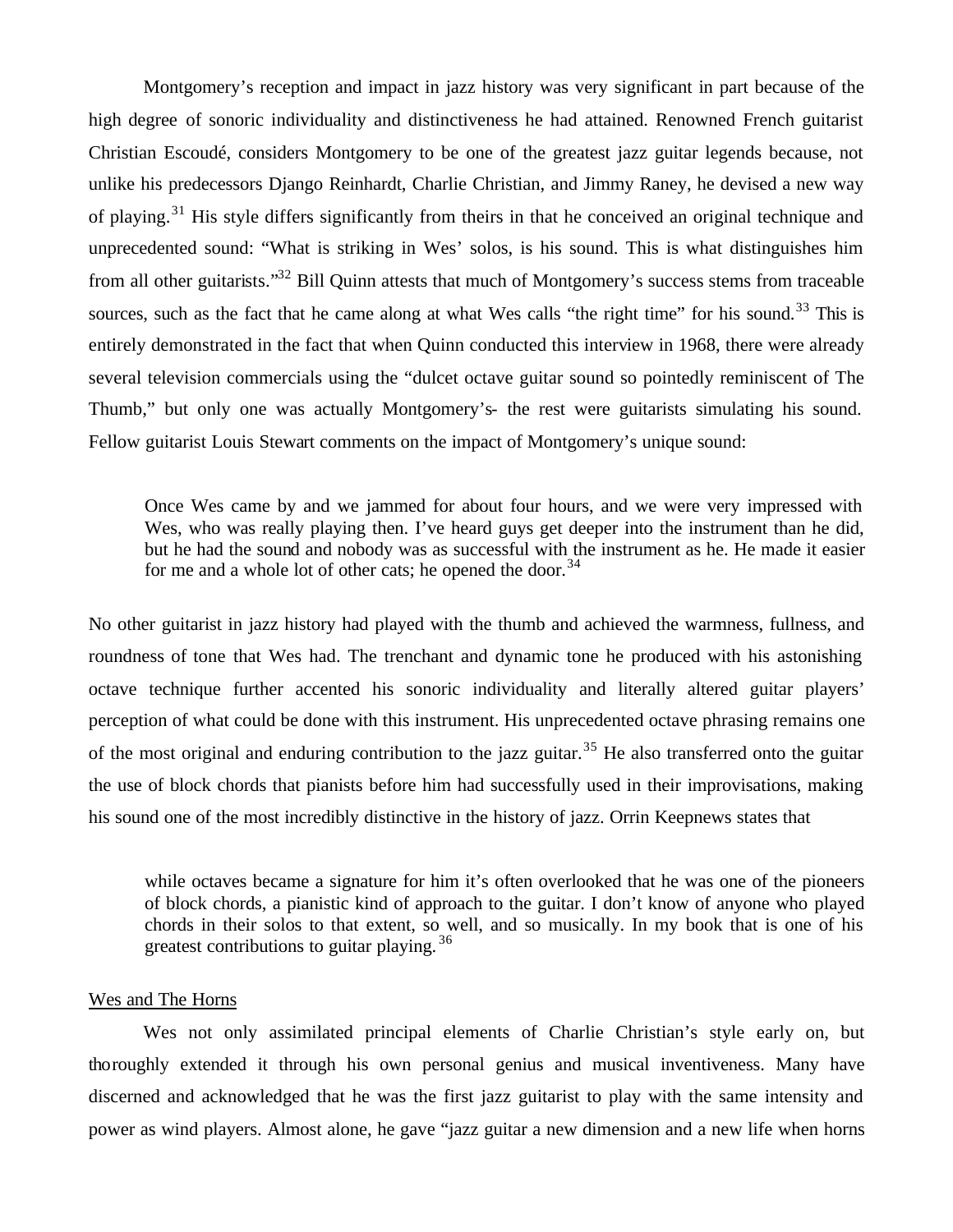were taking the lead."<sup>37</sup> His playing did not have the looping flow associated with Charlie Christian, but the same fierce, jabbing intensity common to such saxophonists as John Coltrane and Sonny Rollins. Mongan stated that Wes "possessed an exceptional combination of soul and lyricism carried along by intense drive, rivaling that of a Rollins or a Coltrane.<sup>38</sup> This is not altogether surprising when one considers that his musical preferences had gravitated very early, from guitarists to horn players. Guitarist John Scofield states that he saw Montgomery "more as an interpreter of jazz, but on the guitar. He swung as a good horn player; he was saying as much as a horn player."<sup>39</sup> Because of this, Montgomery was proficient at devising very exciting solo improvisations: "He changed the guitar from an instrument producing a relatively delicate sound to a remarkably strong, full-throated ensemble and solo voice."<sup>40</sup> In an article for *B.M.G*. magazine, John Duarte also affirmed that what Wes did was "to give the guitar, with his right-handed-thumbed attack, a deep-throated and powerful voice, which spoke timeless jazz, of the fully-developed mainstream kind, with the same eloquence as that of the wind players."<sup>41</sup>

# Montgomery's Impact on Jazz Guitarists

Since its inception jazz musicians have memorized each others solos and favorite clichés giving rise to this distinct musical language we call jazz. All players learn the jazz language through this aural process. Montgomery illustrated this point in the introduction of his guitar method:

Every musician, until he has mastered himself and his instrument, needs a model- that is, until he knows what he wants to say and how he wants to say it, he is necessarily dependent upon established musicians. Since no artist creates in a vacuum, totally isolated from all influences, he must recognize his dependence upon his surroundings and upon his heritage; he must study the styles of accepted masters. In every museum throughout the world you will find aspiring painters patiently copying the masters. Similarly, young musicians play records of their favorite musicians in order to absorb their techniques and personal expressions. For example, when I first started to play, I wore out parts of Charlie Christian's recordings.  $42$ 

Because this aural process is such an integral part of the jazz idiom, Montgomery's recordings inevitably exerted a significant influence on guitar players of the 1970's and 1980's. Many modern guitarists valued and praised Montgomery's improvisational skills, recognizing the importance of studying his improvisations. Guitarist Larry Coryell candidly acknowledged Wes' colossal impact on guitar players of his generation:

A lot of us [guitarists] have gone back and re-examined the importance of Wes Montgomery in our formation and our roots. I'm harkening back to a lot of that and it sounds good now,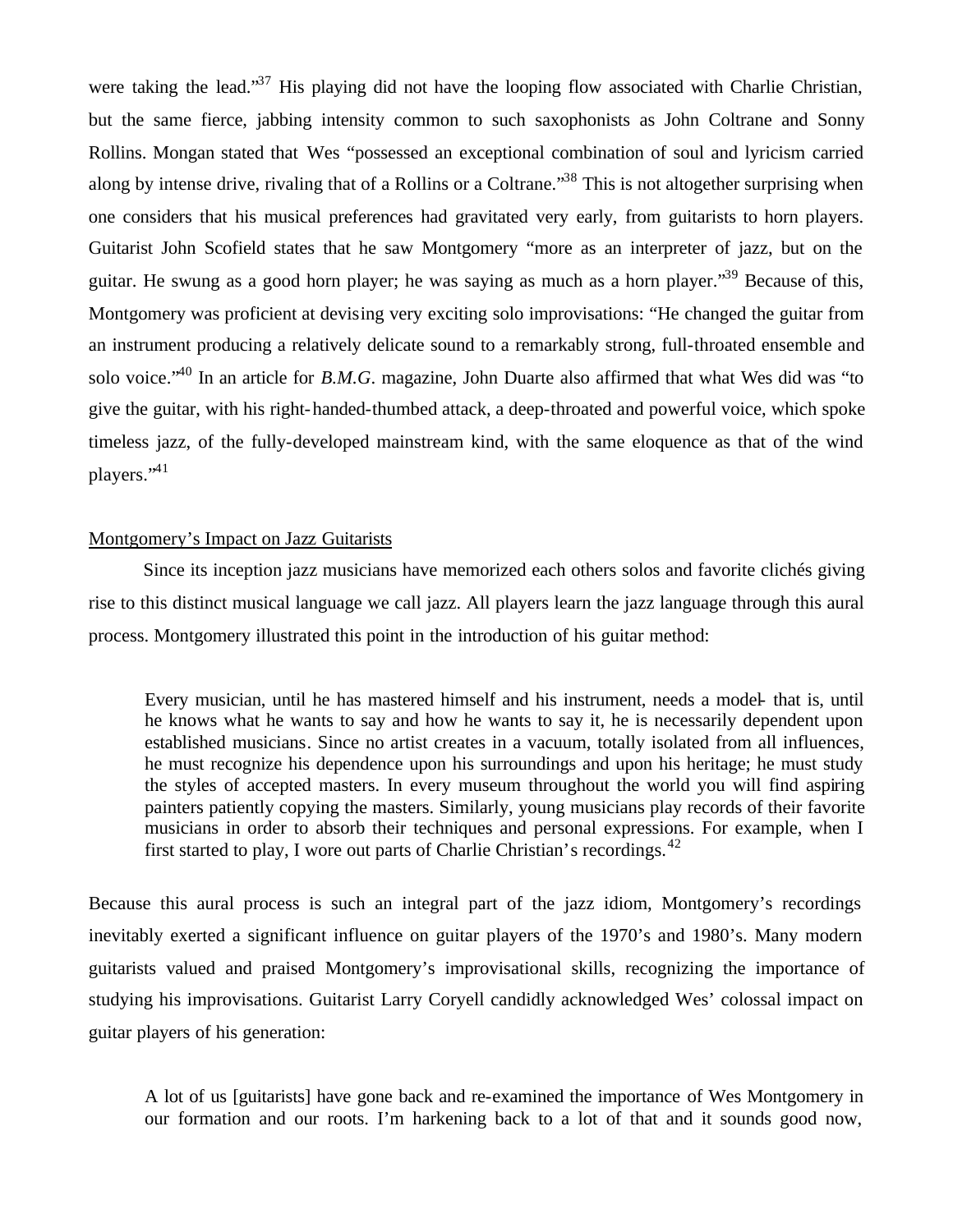whereas when I was concentrating on the fusion thing in the middle '70's I just didn't have time to hone the basic improvisational skills that came from Wes Montgomery, that school. ...It has nothing to do with how many records you sell, how many people come to hear a concert, it's a concern with honing the basic improvisational skills and working over the materials that people like Wes Montgomery were making such great inroads with in the '50's and early '60's. $43$ 

The list of guitarists that have to some degree, been influenced or affected by Montgomery's improvisational style, is much too long to be systematically considered and analyzed here. However, in the evaluation of Wes' historical importance there are certain objective measures that must be consulted, and they come mostly from the musicians.<sup>44</sup> Jazz scholar Lewis Porter endorses this view and posits that, "When thousands of musicians say that Coleman's or Coltrane's music changed their lives, we have a measure of historical importance."<sup>45</sup>

Montgomery gave the jazz guitar a much needed boost in the 1960's and thereafter, a new wave of outstanding jazz guitarists began emulating the guitar style and tehniques which he had originated.<sup>46</sup> The most important of these were, George Benson, Pat Martino, Emily Remler, Larry Coryell, Steve Khan and Pat Metheny. In a 1974 interview for *Guitar Player* magazine, George Benson candidly told Robert Yelin that he had been influenced by Wes Montgomery, and like many other guitarists, had especially succumbed to his distinctive octave technique: "But I'd be lying if I said I wasn't influenced by Wes Montgomery's sound when I play octaves.<sup>47</sup> Len Lyons observes that Benson had a warm, clean, melodic execution similar to Montgomery's and had absorbed some of his fluency and mellow tone.<sup>48</sup> Moreover, after Wes' early death in 1968, Benson was an obvious candidate for Creed Taylor, the producer of Montgomery's records after Riverside folded. Taylor anticipated that Benson's guitar sound, so similar at that time to Montgomery's jazz style, would achieve the same popular success.<sup>49</sup>

Pat Martino's album, *The Visit!*, was inspired and dedicated to Wes Montgomery. Martino had very high esteem for Montgomery and they eventually developed a strong bond of friendship during the mid-1960's, despite a twenty year disparity in age: "Whenever they were working in the same town they would get together at one or the other's hotel and play. Work. Jam, learn, teach, experiment, dig each other."<sup>50</sup> Martino has a unique and personal sound characterized by a forceful, clearly articulated attack and long streams of uninterrupted eighth notes. He also employs carefully constructed riffs and mellow sounding octaves reminiscent of Wes. On *Road Song*,<sup>51</sup> Martino "creates a memorable musical portrait of Wes with uncanny accuracy<sup> $52$ </sup> by beginning his improvisation with single-note lines and closing with an exciting octave chorus. Martino, like Wes, exploits the lower and middle register of the instrument producing a deep, warm, and mellow sound: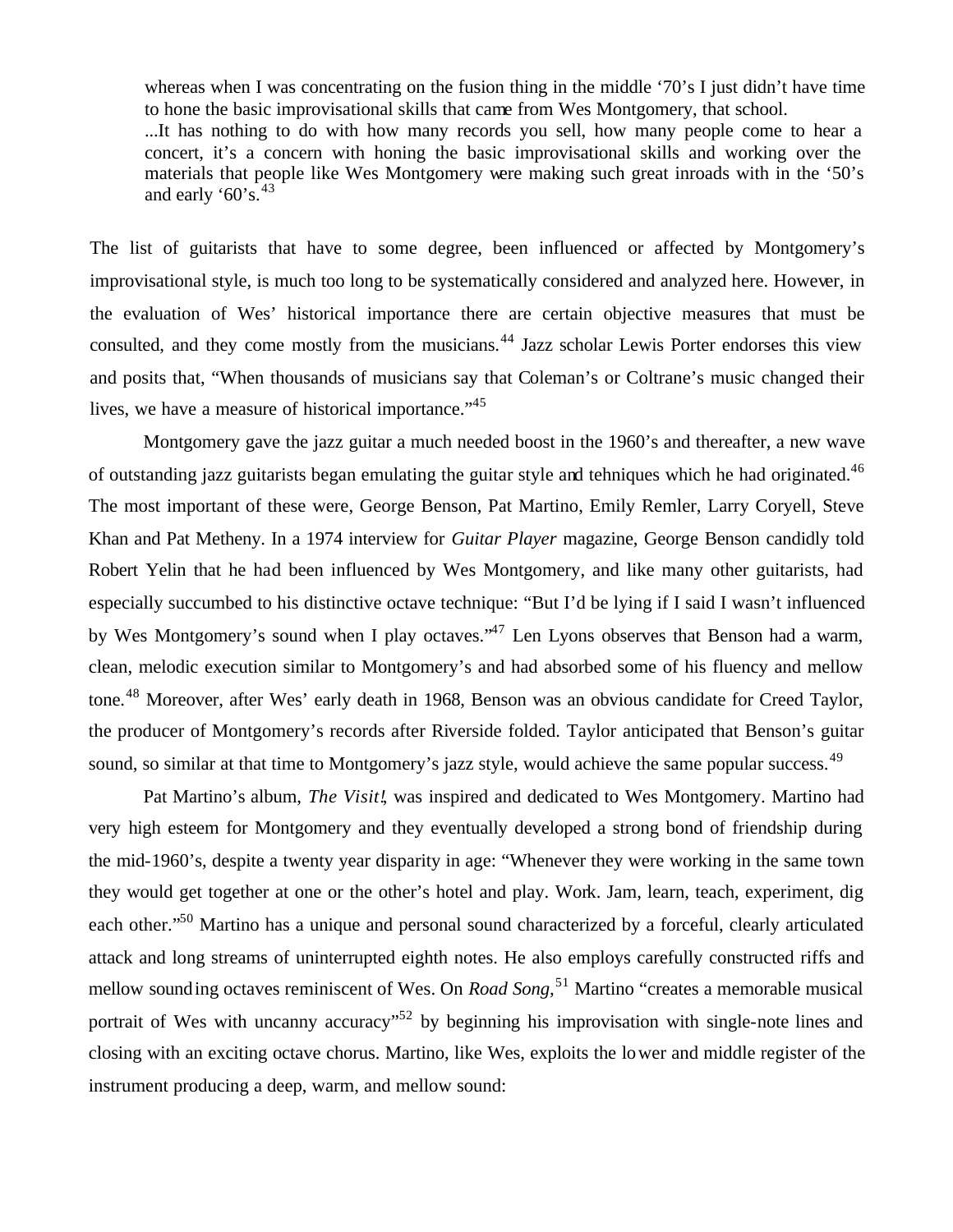The most obvious characteristic in Pat Martino's playing is his preference for the bass notes of the guitar- a tendency away from the metallic or electrified coldness which has been so dominant in the last decade. Pat gets a sound that makes use of the wood in the instrument, with a resulting mellowness that colors his interpretation of every theme, at every tempo.<sup>53</sup>

Guitarist Emily Remler was in the 1980's, one of the best-known female jazz instrumentalist of the younger generation. During her formative years at Berklee College, Remler had decided she wanted to play exactly like Montgomery: "I was so loyal, I rejected all other approaches.........For a few years I became obsessed, I had Wes' picture hanging on my wall- I wanted him to play through me.<sup>554</sup> Steve Khan, guitarist and author of *The Wes Montgomery Guitar Folio,* also recognizes that Wes Montgomery became the total inspiration for what he was trying to do:

It was my yearning to know his music inside out that started me on transcribing his compositions and many of his great solos. .....For me, it was an honor to have my name associated in this way with my idol's. To paraphrase my good friend and fellow guitarist, John Abercrombie, Wes Montgomery and his music embody a quality and integrity that transcends the physical part of playing the instrument itself and enters an area that is much more satisfying, both intellectually and emotionally.<sup>55</sup>

In 1964 at the age of seventeen, Steve Khan was working as a rock-and-roll drummer who bought one of Wes' albums because the guitar on the cover resembled a Gibson model used by B.B. King. Khan recounts his first experience listening to a Montgomery solo, which unexpectedly changed his whole musical direction:

I'll never forget sitting on the floor with the volume turned way up and being blown away by Wes' interpretation of Duke Ellington's classic "Caravan." That experience literally changed my whole life by opening me up to the world of improvised instrumental music, otherwise known as jazz. I still owned a set of drums, so hearing Grady Tate on that recording was at the same time both uplifting and the final blow to any hopes of becoming a drummer. From that point on I sought out any record by Wes and anything that had Grady as the drummer, thus starting a chain reaction that led to an overwhelming number of great jazz names: Miles Davis, John Coltrane, Sonny Rollins, Bill Evans, Jim Hall, Grant Green, Oliver Nelson......It was an incredible period of listening and exploring, and out of all this, at the age of twenty, came the decision to try my hardest to become a jazz guitarist. Wes Montgomery, the man and his music, became the total inspiration for what I was attempting to do.<sup>56</sup>

The tremendous impact of Wes' improvisational style on a whole generation of developing jazz guitarists is unmistakably clear and is compellingly documented in oral histories and transcribed interviews. Guitarist Kevin Eubanks posits that Wes has probably been a stronger influence on modern guitar than anyone else: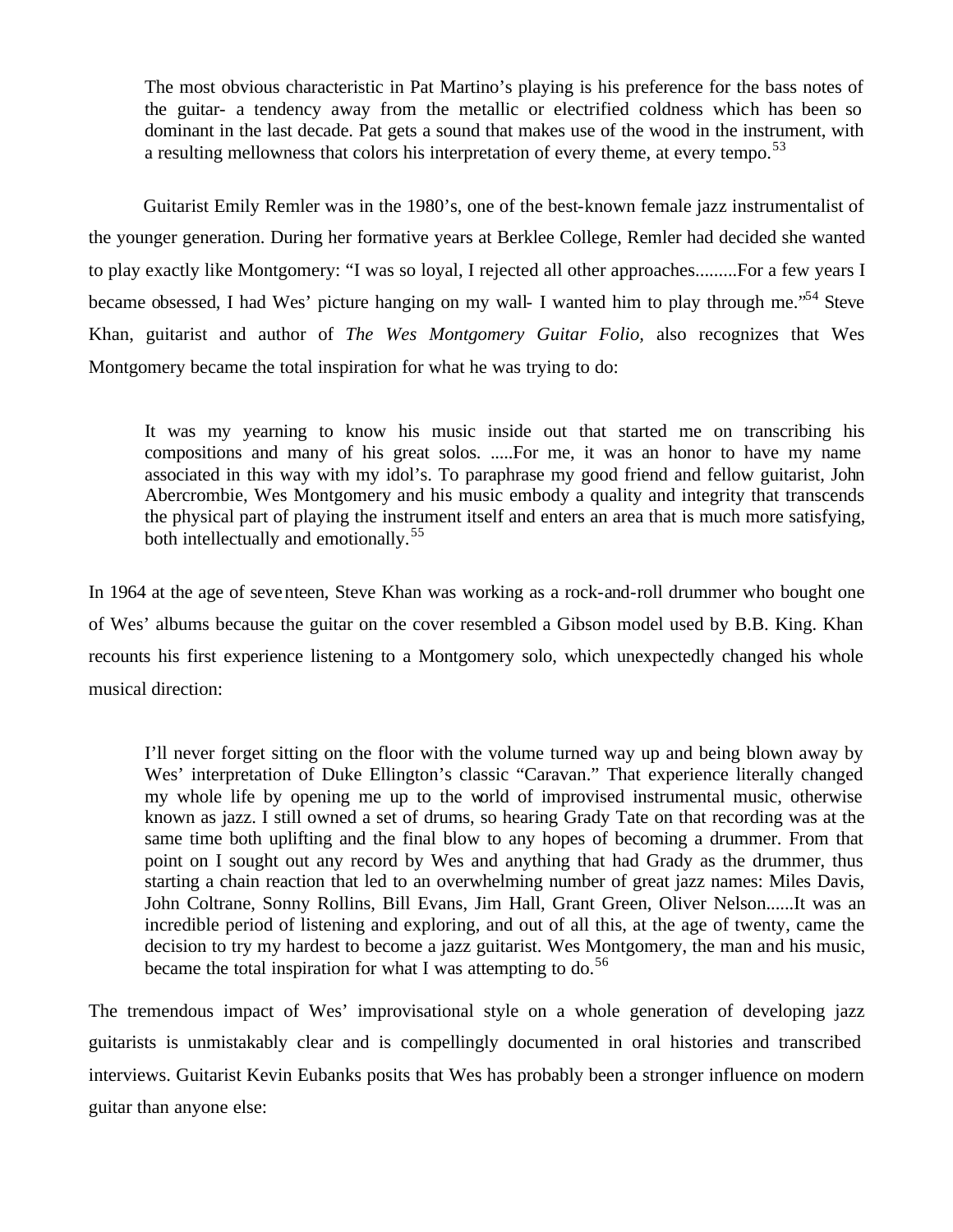You can't deny that the guitar never would have happened without Charlie Christian- at least not in the way that it did. But as far as modern players are concerned, especially from the sixties when everything seemed to catch up with itself and solidify into modern-day jazz, Wes would have to be the most influential figure in the history of jazz guitar. Every instrument seems to have a prophet, like Coltrane was to tenor- we're talking modern stuff, ...... But Wes seemed to lay the guitar out like Bird [Parker] did on alto. Certain people seem to be able to show the symmetry of the instrument and a relaxed way of playing. If you want to study the essentials of jazz guitar, all the fundamental great things are in Wes Montgomery.<sup>57</sup>

## Montgomery and the Jazz Canon

In his insightful and penetrating article on cultural dialogics and jazz, eminent scholar Gary Tomlinson acknowledges that the "classic" recordings in Martin William's *Smithsonian Collection of Classic Jazz*- used in jazz appreciation classes all over the country- "have come to function in precisely the same way as the classics of the European musical canons.....They have come to stand as examplars of timeless aesthetic value..."<sup>58</sup> <sup>59</sup> Tomlinson questions the whole intrinsic value of both European and jazz canons because they have been constructed "in a given time and place according to particular formative rules and limiting contingencies."<sup>60</sup> However, the immediate purpose here is not to evaluate the jazz canon nor to argue Tomlinson's position, but to demonstrate that a jazz canon undoubtedly exists and is universally recognized by scholars at large. Moreover, we want to see if Montgomery's impact was perceived to be significant enough to warrant him a privileged position in the canon.

*The Smithsonian Collection of Classic Jazz* alluded to earlier, is a widely used beginning library intended as an introduction and an interpretation of approximately seven decades of recorded jazz. The major figures, their accomplishments, and their effect are also discussed in a companion booklet. Williams candidly admits that many worthy figures and groups are left out, and others perhaps are not ideally represented. However, he does hope these recordings offer a balanced view: "balanced in the sense that major figures are given major attention, and balanced under the conviction that once the contributions of such figures are appreciated, the work of their worthy, sometimes distinctive followers will also be clear."<sup>61</sup>

The revised version of the *Smithsonian Collection of Classic Jazz* (1987) comprises a total of ninety-five musical selections representing some of the most acclaimed recordings in jazz history. It is not our aim to evaluate or dispute the historical merit of these recordings, nor to try to analyze Williams' inclusion of certain selections, or the exclusion of others. However, this important collection does enable us to briefly assess and view the general historical impact of guitarists on the jazz canon. Out of ninety-five selections only four tracks are allocated to guitar players. This is not surprising since we have already established that instruments like trumpet and saxophone were more "naturally suited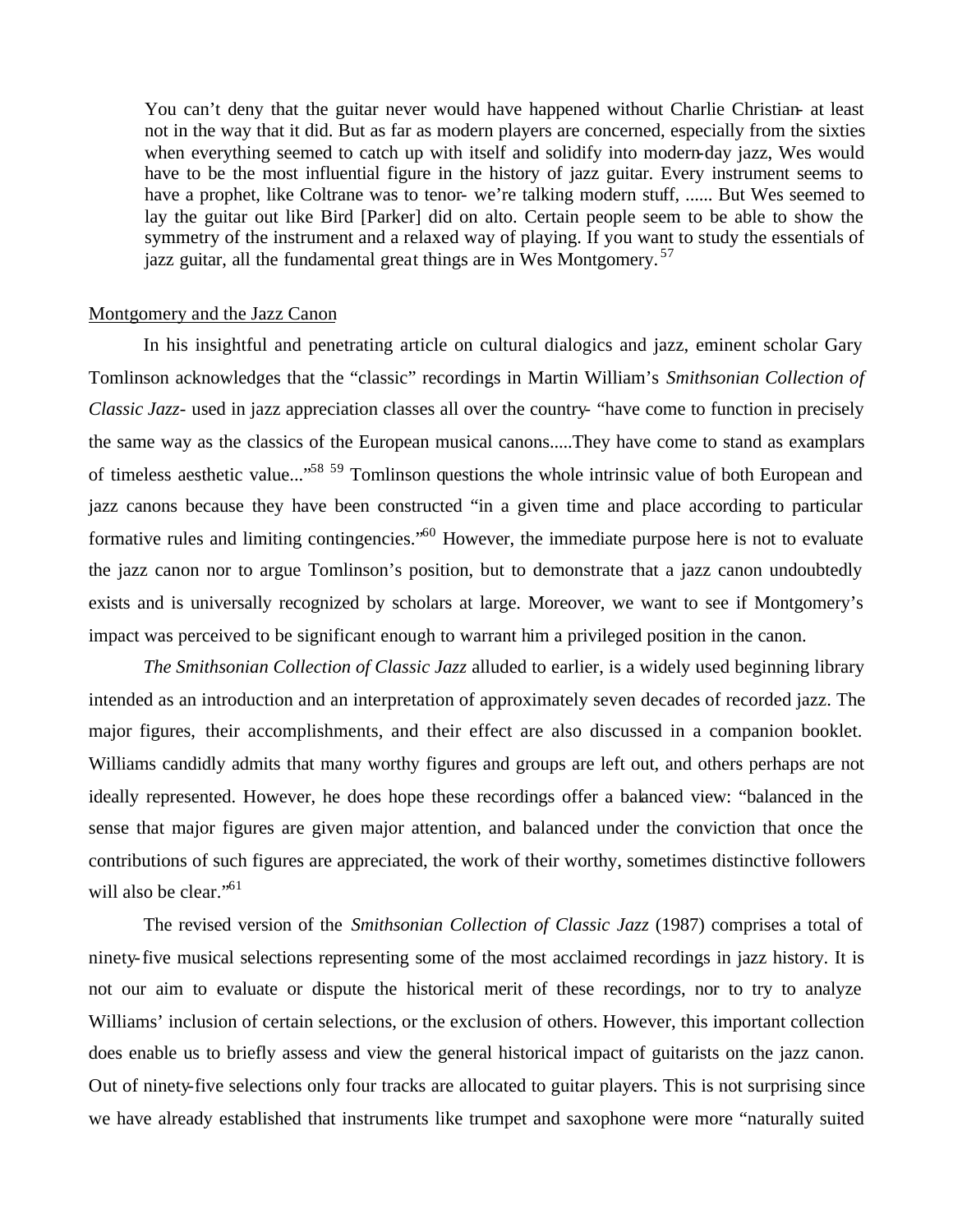from the outset to the requirements of jazz". <sup>62</sup> One of the selections *Dinah,* by the Quintette of The Hot Club of France, features the renowned Belgian-born gypsy guitarist, Django Reinhardt. He gained an international reputation from 1934 to 1939 and was the first foreign musician to exert a major influence on American jazzmen. <sup>63</sup> Two other selections, *I Found a New Baby* and *Breakfast Feud* feature Charlie Christian with the Benny Goodman sextet in 1940-41, when he "opened up the world of electric guitar to countless players who were to follow in his footsteps."<sup>64</sup> Of the many outstanding modern guitarists, only Wes Montgomery had the privilege to be featured on the Smithsonian collection. His impact is perceived as being significant enough to grant him the sole inclusion among guitar modernists on this collection. His nine-chorus improvisation on *West Coast Blues,* "ranks alongside Django Reinhardt's Nuages or Christian's *Solo Flight,* as a milestone in jazz guitar playing."<sup>65</sup> Moreover, *West Coast Blues* proceeded to become a jazz standard finding its place in the jazz repertory of tunes. It was also to be selected for inclusion in the highly-touted Jamey Aebersold play-a-long series.<sup>66</sup> Aebersold has issued volume sixty-two- a play-a-long entirely dedicated to Wes Montgomery jazz standards.

# Historical Demarcation

Montgomery's impact on the history of jazz guitar is all the more accentuated because he is often seen as a historical demarcation between Charlie Christian and contemporary guitarists. In one of the most brilliant and complete assessment of the history of the guitar in jazz, Norman Mongan alludes to this demarcation by saying that "Wes' shining example became a rallying point for new carriers of the flame and the new leaders began consolidating the ground that had been gained by Montgomery.<sup>567</sup> Although Mongan is exceedingly thorough in his study of the many other outstanding guitarists that were contemporaries of Wes, he quite evidently underscores Montgomery's contribution and impact in his writings. In his discussion of numerous contemporary guitarists Mongan accentuates Wes' historical importance by referring to these as "guitarists of the post-Montgomery period."<sup>68</sup> Similarly, in his book *My Fifty Fretting Years*, Ivor Mairants implies this historical demarcation in one of his chapters on modern jazz guitarists entitled, "The Wes Montgomery Era- Before and After."<sup>69</sup> These statements clearly suggest that Montgomery had set and secured the standards of excellence during a particular period of time in the history of the jazz guitar.

<sup>&</sup>lt;sup>1</sup> James Sallis, The Guitar Players: One Instrument and Its Masters in American Music (New York: William Morrow and Company, Inc., 1982), 213.

<sup>2</sup> Joachim E. Berendt, The Jazz Book: From Ragtime to Fusion, 6th ed (New York: Lawrence Hill Books, 1992), 310.

<sup>&</sup>lt;sup>3</sup> Gunther Schuller, Early Jazz: Its Roots and Musical Development (New York: Oxford University Press, 1968),

<sup>&</sup>lt;sup>4</sup> Jim Ferguson, "Guitar" in The New Grove Dictionary of Jazz, ed. Barry Kernfeld, 2 vols. (New York: MacMillan Press Limited, 1988), 1:459.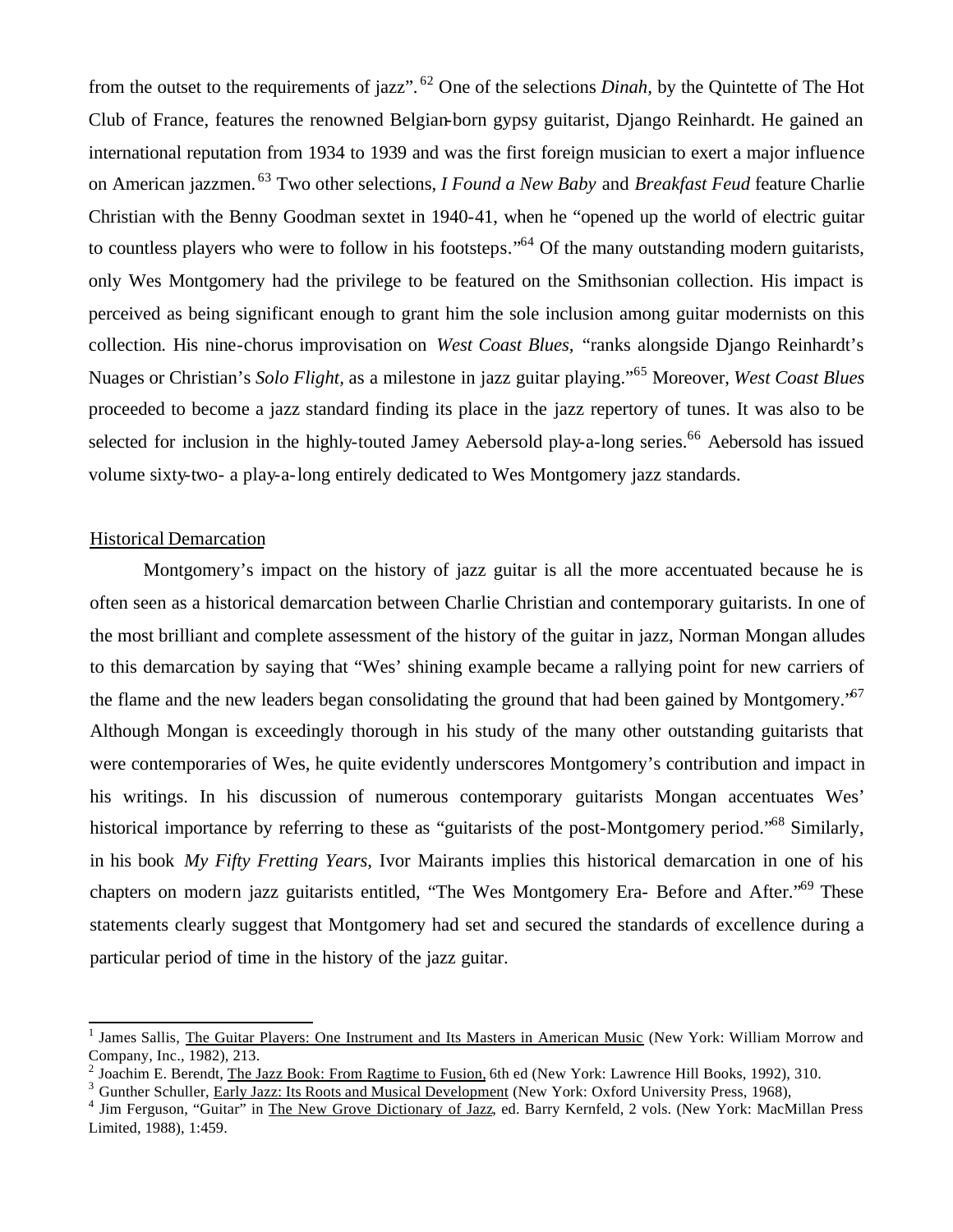<sup>5</sup> Norman Mongan, The History of The Guitar in Jazz, (New York: Oak Publications, 1983), 181. Excerpted from an original interview by Mike Cuscuna, in Down Beat (June, 1968).

 $6$  Ferguson, op. cit., 460.

 $7$  Berendt, op. cit., 303.

 $8 \underline{\text{Ibid}}., 307.$ 

 $9\overline{6}$  Gunther Schuller, The Swing Era: The Development of Jazz, 1930-1945 (New York: Oxford University Press, 1989), 571.

<sup>10</sup> Rudi Blesh, Combo USA (Philadelphia: Chilton Book Company, 1971), 163.

 $11$  Mongan, op. cit., 93.

 $12$  Ferguson, op. cit., 461.

<sup>13</sup> Steve Khan, The Wes Montgomery Guitar Folio (Fort Lauderdale: Gopam Enterprises, Inc., 1978), 2. This comment was made by guitarist, Jim Hall.

<sup>14</sup> Bill Shoemaker, "Birth of The Modern Guitar," <u>Downbeat</u>, May (1993), 21.

<sup>15</sup> Jack Duarte, "Wes Montgomery," **BMG Magazine**, July (1965).

<sup>16</sup> Jim Bosa, Radio interview with Wes Montgomery in Los Angeles. Issued on Wes Montgomery, Live at Jorgie's and More, Vol. 2. VGM-0008.

<sup>17</sup> Lewis Porter, "Wes Montgomery," in The New Grove Dictionary of Jazz, ed. Barry Kernfeld, 2 vols. (New York: Macmillan Press Limited, 1988), 2:125.

 $18$  Sallis, op. cit., 218.

<sup>19</sup> Lewis Porter and Micheal Ullman, Jazz: From Its Origins to the Present (Englewood Cliffs, NJ: Prentice-Hall, Inc., 1993), 236.

 $^{20}$  Ibid.

 $^{21}$  Bill Quinn, "The Thumb's Up or What the View is Like from the Top," Down Beat, vol.35, no.13 (1968), 15.

 $^{22}$  Ibid., 15.

 $^{23}$   $\overline{\text{Ibid.,}}$  15.

 $^{24}$  Ibid.

 $25 \overline{\text{Sallis}, \text{op. cit.}}$ , 218.

<sup>26</sup> Gunther Schuller, Musings (New York: Oxford University Press, 1986), 27.

 $^{27}$  Ibid., 27.

 $28$  Berendt, op. cit., 149.

 $^{29}$  Ibid., 27.

- $30$  Schuller, op. cit., 32.
- <sup>31</sup> Christain Escoudé, "Wes Montgomery," Jazz Hot, No 283, (May 1972), 34.
- <sup>32</sup> Escoudé, Ibid., 34.

 $33$  Ouinn, op. cit., 18.

 $34$  Mongan, op. cit., 184-185. Excerpted from an original interview by M. Cullaz, in Jazz Hot (February, 1969).

 $35$  Escoudé, op. cit., 34.

<sup>36</sup> Orrin Keepnews, companion booklet, Wes Montgomery: The Complete Riverside Recordings, 22.

<sup>37</sup> John F. Szwed, liner notes to Round Midnight, Riverside 637009.

<sup>38</sup> Mongan, <u>op. cit.</u>, 171.

<sup>39</sup> John Scofield, quoted in companion booklet, Wes Montgomery: The Complete Riverside Recordings, 1992.

<sup>40</sup> Burt Korall, liner notes to Tequila, Verve V6-8653.

 $41$  Jack Duarte, "Wes Montgomery," **B.M.G. Magazine**, Aug (1968), 343.

<sup>42</sup> Lee Garson and Jimmy Stewart, Wes Montgomery Jazz Guitar Method (New York: Robbins Music Corporation, 1968), 5.

<sup>43</sup> W. Royal Stokes, The Jazz Scene (New York: Oxford University Press, 1991), 230-231.

<sup>44</sup> Lewis Porter, "Guidelines for Jazz Research," Council for Research in Music Education, No. 95 (winter 1987), 7.  $45$  Ibid., 7

 $^{46}$  Maurice J. Summerfield, The Jazz Guitar: Its Evolution and Its Players (Milwaukee: Ashley Mark Publishing Co., 1978), 20.

<sup>47</sup> Robert Yelin, "George Benson" in Jazz Guitarists: Collected Interviews from Guitar Player Magazine (New York: Music Sales Corporation, 1975), 21.

<sup>48</sup> Len Lyon, The 101 Best Jazz Albums: A History of Jazz on Records (New York: William Morrow and Company, Inc., 1980), 359.

 $\frac{49}{49}$  Summerfield, <u>op. cit.</u>, 49. "Creed Taylor's choice was to prove right, but the popular success he had hoped for Benson did not actually happen until 1976 when Benson's Warner Brother's record 'Breezin' even surpassed the record sales that Wes Montgomery had ever achieved."

<sup>50</sup> Gary Giddins, liner notes to Pat Martino/Footprints, Muse 5096.

 $51$  On Martino's Footprints album. The composition is by Wes Montgomery.